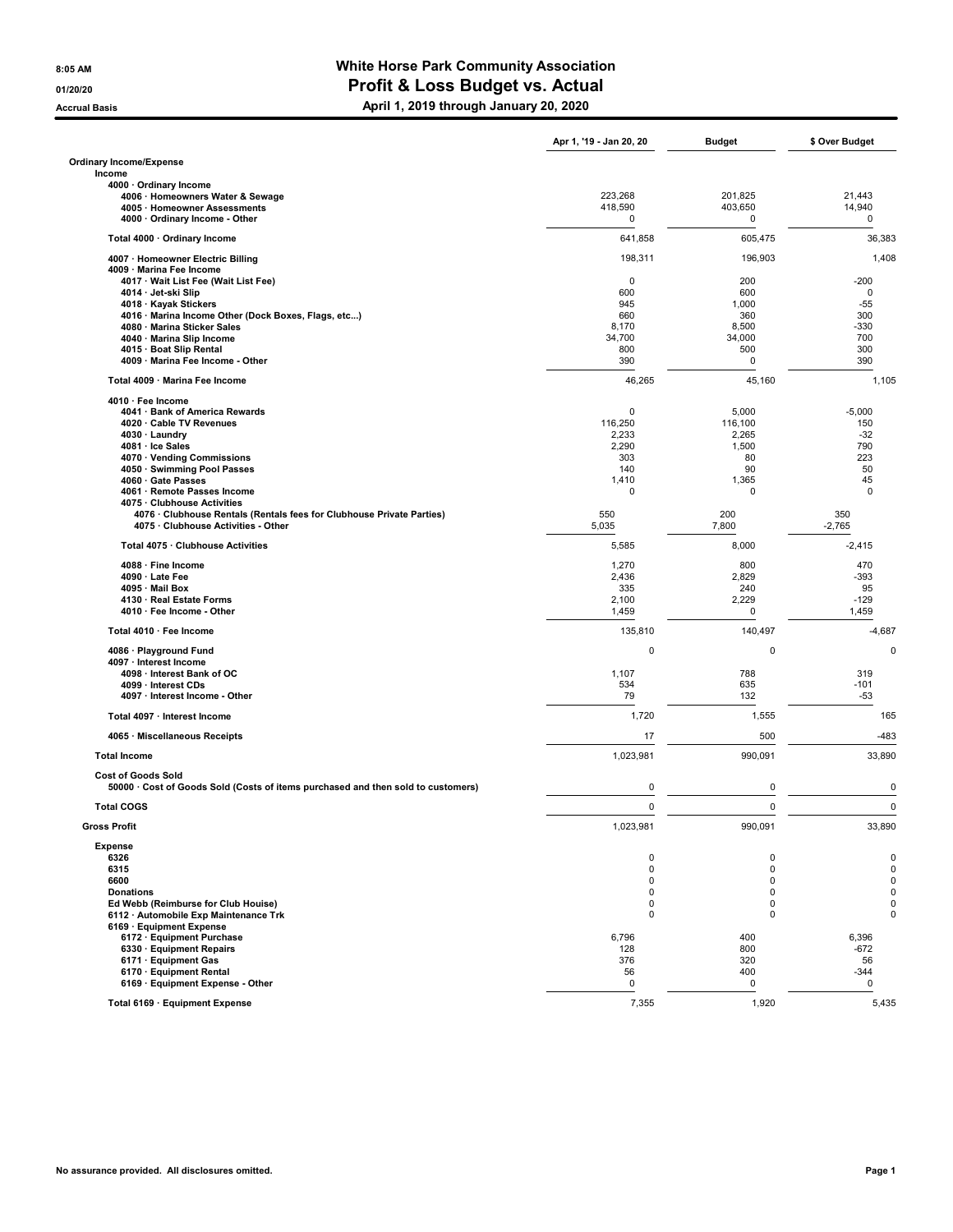## 8:05 AM BELLET AND THE MUST COMMUNITY Association 01/20/20 01/20/20 **Profit & Loss Budget vs. Actual**

Accrual Basis **April 1, 2019 through January 20, 2020** 

|                                                                 | Apr 1, '19 - Jan 20, 20 | <b>Budget</b>    | \$ Over Budget   |
|-----------------------------------------------------------------|-------------------------|------------------|------------------|
| 6000 · Operations                                               |                         |                  |                  |
| 6320 Computer Repairs                                           | 1,313                   | 400              | 913              |
| 6230 · Licenses and Permits<br>6260 · Printing and Reproduction | 0<br>3,656              | 400<br>2,794     | $-400$<br>862    |
| 6160 · Dues and Subscriptions                                   | 2,282                   | 800              | 1,482            |
| 6350 · Drug and Alcohol Testing                                 | 0                       | 100              | $-100$           |
| 6250 · Postage and Delivery                                     | 2,505                   | 2,411            | 94               |
| 6340 · Telephone                                                | 3,223                   | 3,617            | $-394$           |
| 6105 · Advertising                                              | 0                       | 200              | $-200$           |
| 6000 Operations - Other                                         | 0                       | 0                | 0                |
| Total 6000 · Operations                                         | 12,978                  | 10,722           | 2,256            |
| 6109 · Automobile Expenses<br>6113 · Auto Registration          | 104                     | 250              | $-146$           |
| 6111 · Automobile Gas                                           | 1,465                   | 2,029            | $-564$           |
| 6110 · Repairs & Maintenance                                    | 1,018                   | 800              | 218              |
| 6109 · Automobile Expenses - Other                              | 0                       | 0                | 0                |
| Total 6109 · Automobile Expenses                                | 2,587                   | 3,079            | $-492$           |
| 6115 · Bad Debt<br>6120 · Bank Service Charges                  | 300<br>65               | 0<br>0           | 300<br>65        |
| 6122 · Bank deposit correction expense                          | 135                     | $\mathbf 0$      | 135              |
| 6150 · Depreciation/Reserve/Truck                               | $\mathbf 0$             | $\mathbf 0$      | 0                |
| 6191 · Interest Truck                                           | $\mathbf 0$             | 0                | $\mathbf 0$      |
| 6192 · Interest Expense                                         | $\mathbf 0$             | 0                | $\mathbf 0$      |
| 6240 · Miscellaneous                                            | 618                     | 800              | $-182$           |
| 6270 · Professional Fees                                        |                         |                  |                  |
| 6290 - Other Professional                                       | 10,018                  | 500              | 9,518            |
| 6280 · Legal Fees<br>6565 · Accounting                          | 11,903<br>3,875         | 500<br>4,023     | 11,403<br>$-148$ |
| 6570 · Consulting                                               | 0                       | $\pmb{0}$        | $\mathbf 0$      |
| 6270 · Professional Fees - Other                                | 0                       | 0                | 0                |
| Total 6270 · Professional Fees                                  | 25,796                  | 5,023            | 20,773           |
| $6300 \cdot$ Repairs<br>6331 · Boat Yard                        | 0                       | 2,000            | $-2,000$         |
| 6326 · Water and Sewer                                          | 7,219                   | 7,234            | $-15$            |
| 6310 · Building Repairs                                         | 3,444                   | 800              | 2,644            |
| 6315 · Grounds - Repairs                                        | 7,864                   | 3,200            | 4,664            |
| 6317 · Electrical - Repairs                                     | 7,237                   | 3,200            | 4,037            |
| 6318 · Electrical - Marina                                      | 0                       | $\mathbf 0$      | 0                |
| 6325 · Pool repairs<br>6300 · Repairs - Other                   | 649<br>0                | 500<br>0         | 149<br>0         |
| Total 6300 · Repairs                                            | 26,413                  | 16,934           | 9,479            |
| 6359 · Clubhouse                                                |                         |                  |                  |
| 6361 · Supplies                                                 | 230                     | 1,000            | $-770$           |
| 6360 · Clubhouse Activities<br>6359 Clubhouse - Other           | 4,640<br>0              | 7,000<br>0       | $-2,360$<br>0    |
| Total 6359 · Clubhouse                                          | 4,870                   | 8,000            | $-3,130$         |
| 6329 · Waterfront                                               |                         |                  |                  |
| 6332 · Marina Repairs                                           | 569                     | 500              | 69               |
| 6333 · Marina expenses                                          | 6,386                   | 1,000            | 5,386            |
| 6329 · Waterfront - Other                                       | 0                       | $\mathbf 0$      | 0                |
| Total 6329 · Waterfront                                         | 6,955                   | 1,500            | 5,455            |
| 6362 · Playground Expenses<br>6390 · Utilities                  | $\mathbf 0$             | 0                | 0                |
| 6400 · Electric                                                 | 210,604                 | 196,903          | 13,701           |
| 6405 · Propane                                                  | 2,337                   | 3,058            | $-721$           |
| 6410 · Water & Sewage                                           | 188,790                 | 227,130          | $-38,340$        |
| 6420 · Cable TV                                                 | 96,747                  | 93,317           | 3,430            |
| 6390 · Utilities - Other                                        | $\pmb{0}$               | 0                | $\pmb{0}$        |
| Total 6390 · Utilities                                          | 498,478                 | 520,408          | $-21,931$        |
| 6429 · Contracts<br>6437 · Housekeeping                         | 1,500                   | $\mathbf 0$      | 1,500            |
| 6436 · Heating & Airconditioning Annua                          | 0                       | $\pmb{0}$        | 0                |
| 6431 · Alarm System                                             | 776                     | 802              | $-26$            |
| $6432 \cdot$ Ice                                                | 1,440                   | 1,000            | 440              |
| 6433 · Lawn Service                                             | 69,750                  | 70,000           | $-250$           |
| 6434 · Pool Management<br>6435 · Security Service               | 25,280                  | 36,000           | $-10,720$        |
| 6430 · Trash Collection                                         | 74,948<br>30,831        | 68,321<br>24,113 | 6,628<br>6,719   |
| 6429 Contracts - Other                                          | 0                       | 0                | $\pmb{0}$        |
| Total 6429 · Contracts                                          | 204,526                 | 200,236          | 4,290            |
| 6510 · Filing Fees                                              | 0                       | $\pmb{0}$        | $\pmb{0}$        |